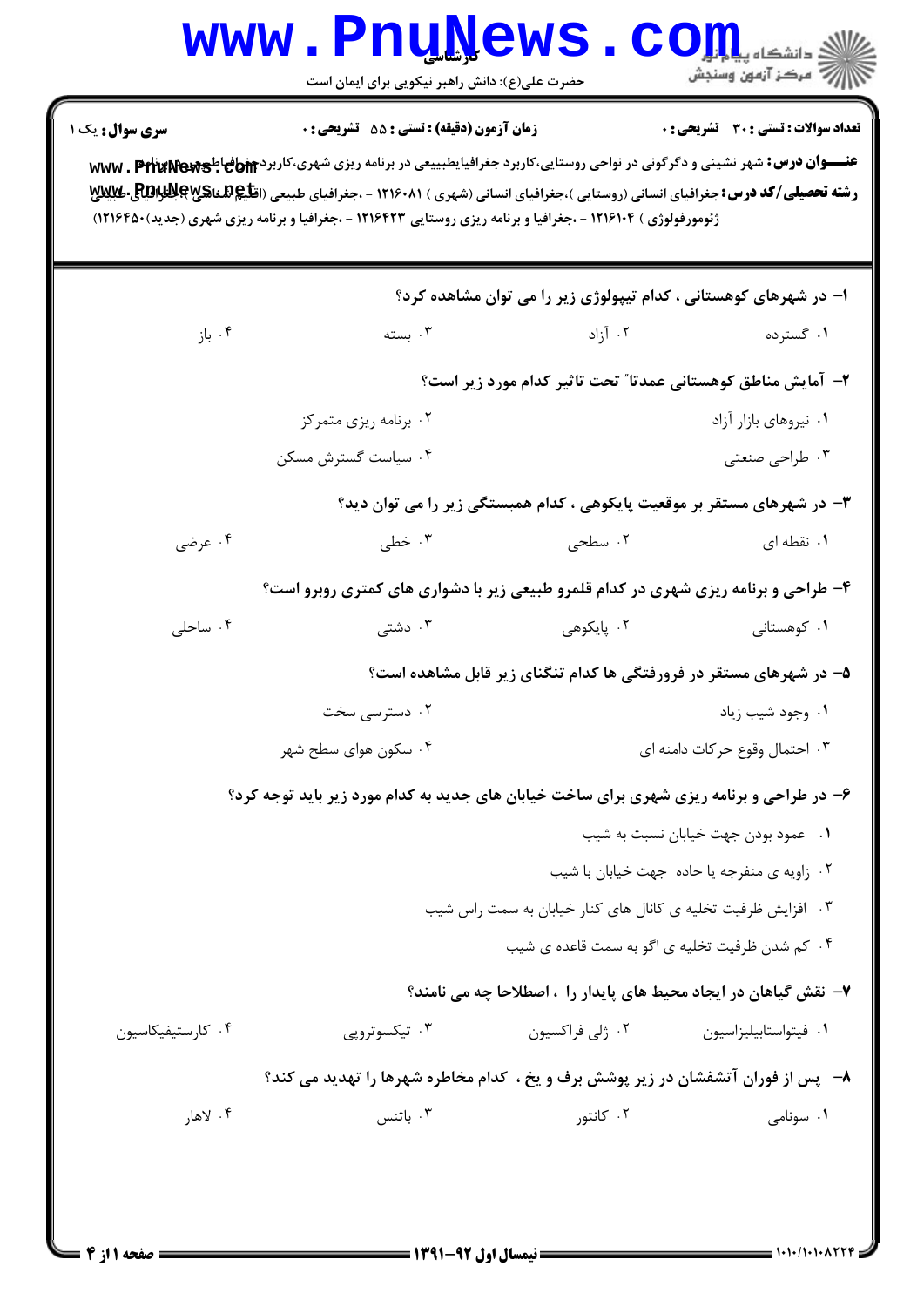| <b>WWW</b>                                                                                                                                                                                                                                                                                                                                                                                                                                                                                                          | <u>LII ÑĨĴAM D</u><br>حضرت علی(ع): دانش راهبر نیکویی برای ایمان است                                        |                                                                              | د دانشڪاه پ <b>ياي</b> ا<br>رآ مرڪز آزمون وسنڊش |  |  |  |
|---------------------------------------------------------------------------------------------------------------------------------------------------------------------------------------------------------------------------------------------------------------------------------------------------------------------------------------------------------------------------------------------------------------------------------------------------------------------------------------------------------------------|------------------------------------------------------------------------------------------------------------|------------------------------------------------------------------------------|-------------------------------------------------|--|--|--|
| زمان آزمون (دقیقه) : تستی : 55 آتشریحی : 0<br><b>تعداد سوالات : تستی : 30 ٪ تشریحی : 0</b><br><b>سری سوال : ۱ یک</b><br>عنـــوان درس: شهر نشینی و دگرگونی در نواحی روستایی،کاربرد جغرافیایطبییعی در برنامه ریزی شهری،کاربرد Www . PfluNews یا<br><b>رشته تحصیلی/کد درس:</b> جغرافیای انسانی (روستایی )،جغرافیای انسانی (شهری ) ۱۲۱۶۰۸۱ - ،جغرافیای طبیعی (اق <b>لیهشناهای اقلا</b> لهایی و کلایلایی<br>(ژئومورفولوژی ) ۱۲۱۶۱۰۴ - ،جغرافیا و برنامه ریزی روستایی ۱۲۱۶۴۲۳ - ،جغرافیا و برنامه ریزی شهری (جدید)۱۲۱۶۴۵۰ |                                                                                                            |                                                                              |                                                 |  |  |  |
|                                                                                                                                                                                                                                                                                                                                                                                                                                                                                                                     |                                                                                                            | ۹- در عنصر محدب یک دامنه ، کدام ویژگی زیر وجود دارد؟                         |                                                 |  |  |  |
|                                                                                                                                                                                                                                                                                                                                                                                                                                                                                                                     | ۰۲ زاویه ی شیب پایدار                                                                                      | ۰۱ حرکات ریزشی                                                               |                                                 |  |  |  |
|                                                                                                                                                                                                                                                                                                                                                                                                                                                                                                                     | ۰۴ محل جابه جایی سازند سطحی                                                                                |                                                                              | ۰۳ عمل تراکم و انباشتگی                         |  |  |  |
|                                                                                                                                                                                                                                                                                                                                                                                                                                                                                                                     | ۱۰- کدام بخش " رود پیچ ها " برای ایجاد مراکز تفریحی مناسب است؟                                             |                                                                              |                                                 |  |  |  |
| ۰۴ مقعر                                                                                                                                                                                                                                                                                                                                                                                                                                                                                                             | ۰۳ محدب                                                                                                    | ۰۲ مستقیم                                                                    | ۰۱ کاو                                          |  |  |  |
|                                                                                                                                                                                                                                                                                                                                                                                                                                                                                                                     | 11– در نقاطی که بادهای حامل ماسه ،جهت متغیری دارند برای مقابله با مشکل ماسه ، کدام راه زیر پیشنهاد می شود؟ |                                                                              |                                                 |  |  |  |
| ۰۲ ایجاد ساختمان بر روی پایه های بلند                                                                                                                                                                                                                                                                                                                                                                                                                                                                               |                                                                                                            |                                                                              | ۰۱ ایجاد بادشکن درختی                           |  |  |  |
|                                                                                                                                                                                                                                                                                                                                                                                                                                                                                                                     | ۰۴ احداث شکل های جهت دار                                                                                   | ۰۳ احداث یک مقطع آیرودینامیک                                                 |                                                 |  |  |  |
| ۱۲- کدام مورد زیر جزو ویژگی های روستاهای کوهستانی است؟                                                                                                                                                                                                                                                                                                                                                                                                                                                              |                                                                                                            |                                                                              |                                                 |  |  |  |
|                                                                                                                                                                                                                                                                                                                                                                                                                                                                                                                     | ۰۲ بافت متراکم                                                                                             |                                                                              | ۰۱ رشد افقی مساکن                               |  |  |  |
|                                                                                                                                                                                                                                                                                                                                                                                                                                                                                                                     | ۰۴ معابر عريض                                                                                              |                                                                              | ۰۳ تراکم و پراکندگی منظم                        |  |  |  |
|                                                                                                                                                                                                                                                                                                                                                                                                                                                                                                                     | ۱۳– موقعیت کنیک و پدیمان ، محل استقرار کدام نوع روستا است؟                                                 |                                                                              |                                                 |  |  |  |
| ۰۴ کوهستانی                                                                                                                                                                                                                                                                                                                                                                                                                                                                                                         | ۰۳ پایکوهی                                                                                                 | ۰۲ مرتفع                                                                     | ۰۱ پست                                          |  |  |  |
|                                                                                                                                                                                                                                                                                                                                                                                                                                                                                                                     |                                                                                                            | ۱۴- در برنامه ریزی تولید روستایی ، کدام اراضی زیر برای پرورش انگورمناسب است؟ |                                                 |  |  |  |
|                                                                                                                                                                                                                                                                                                                                                                                                                                                                                                                     | ۰۲ شیب دار و آفتابگیر                                                                                      | ۰۱ شیب دار و سایه                                                            |                                                 |  |  |  |
|                                                                                                                                                                                                                                                                                                                                                                                                                                                                                                                     | ۰۴ کاملا" مسطح و آفتابگیر                                                                                  |                                                                              | ۰۳ پلکانی و سایه                                |  |  |  |
| ۱۵- کدام عامل زیر تعیین کننده ی اندازه و فراوانی برگ چکه است؟                                                                                                                                                                                                                                                                                                                                                                                                                                                       |                                                                                                            |                                                                              |                                                 |  |  |  |
|                                                                                                                                                                                                                                                                                                                                                                                                                                                                                                                     | ۰۲ عرض - مساحت برگ                                                                                         | ۰۱ طول - مساحت برگ                                                           |                                                 |  |  |  |
|                                                                                                                                                                                                                                                                                                                                                                                                                                                                                                                     | ۰۴ ارتفاع درخت - عرض برگ                                                                                   |                                                                              | ۰۳ ارتفاع درخت - طول برگ                        |  |  |  |
| ۱۶- در کدام تیپ بهره برداری زیر ، مشکلات کمتری از نظر فرسایش و کاهش حاصلخیزی خاک بروز می کند؟                                                                                                                                                                                                                                                                                                                                                                                                                       |                                                                                                            |                                                                              |                                                 |  |  |  |
| ۰۴ چند کشتی                                                                                                                                                                                                                                                                                                                                                                                                                                                                                                         | ۰۳ تشدیدی                                                                                                  | ۰۲ فشرده                                                                     | ۰۱ کشت تجاری                                    |  |  |  |
|                                                                                                                                                                                                                                                                                                                                                                                                                                                                                                                     |                                                                                                            |                                                                              |                                                 |  |  |  |
|                                                                                                                                                                                                                                                                                                                                                                                                                                                                                                                     |                                                                                                            |                                                                              |                                                 |  |  |  |
|                                                                                                                                                                                                                                                                                                                                                                                                                                                                                                                     |                                                                                                            |                                                                              |                                                 |  |  |  |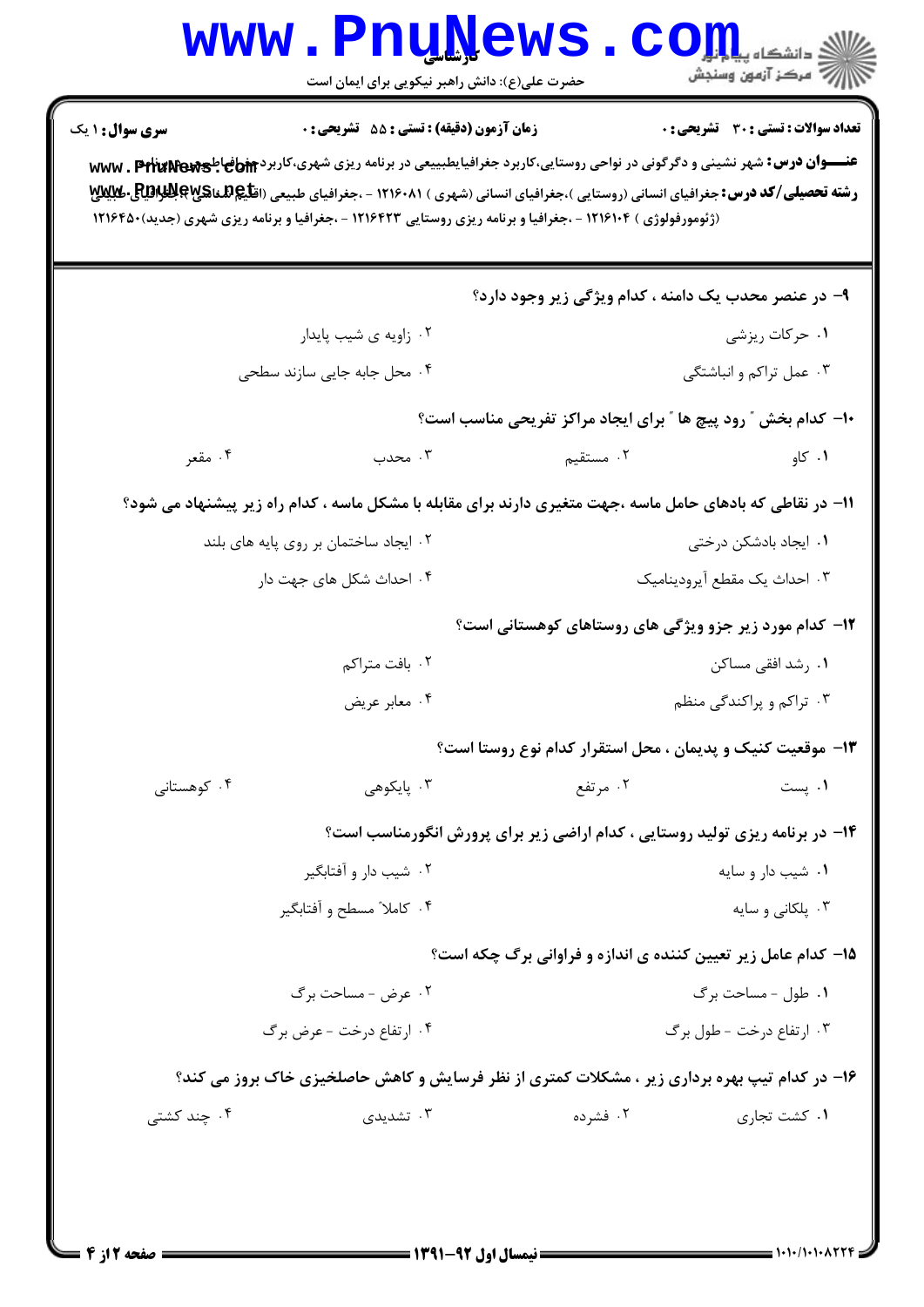| الا دانشڪاه پياپاليو<br>الا سيڪز آنهون وسنڊش   |                                                                                   | حضرت علی(ع): دانش راهبر نیکویی برای ایمان است                                                                                                                                                                                                                       |                                                                                                                                        |  |
|------------------------------------------------|-----------------------------------------------------------------------------------|---------------------------------------------------------------------------------------------------------------------------------------------------------------------------------------------------------------------------------------------------------------------|----------------------------------------------------------------------------------------------------------------------------------------|--|
| <b>تعداد سوالات : تستی : 30 ٪ تشریحی : 0</b>   |                                                                                   | زمان آزمون (دقیقه) : تستی : 55 آتشریحی : 0                                                                                                                                                                                                                          | <b>سری سوال : ۱ یک</b>                                                                                                                 |  |
|                                                |                                                                                   | <b>رشته تحصیلی/کد درس:</b> جغرافیای انسانی (روستایی )،جغرافیای انسانی (شهری ) ۱۲۱۶۰۸۱ - ،جغرافیای طبیعی (اق <b>لیهشناهای اقلابهای اقلابهای</b><br>.<br>(ژئومورفولوژی ) ۱۲۱۶۱۰۴ - ،جغرافیا و برنامه ریزی روستایی ۱۲۱۶۴۲۳ - ،جغرافیا و برنامه ریزی شهری (جدید)۱۲۱۶۴۵۰ | <b>عنـــوان درس:</b> شهر نشینی و دگرگونی در نواحی روستایی،کاربرد جغرافیایطبییعی در برنامه ریزی شهری،کاربرد Www . PfluNew3 <sup>ی</sup> |  |
|                                                |                                                                                   | ۱۷- بانکت به عنوان یک روش مبارزه ی مستقیم با فرسایش خاک ، دارای کدام ویژگی زیر است؟                                                                                                                                                                                 |                                                                                                                                        |  |
| ٠١ تغيير شكل كل سطح دامنه                      |                                                                                   | ۰۲ متوقف ساختن کامل جریان آب                                                                                                                                                                                                                                        |                                                                                                                                        |  |
| ۰۳ شیارهایی به موازات خطوط تراز                |                                                                                   |                                                                                                                                                                                                                                                                     | ۰۴ کاهش شیب با پله بندی                                                                                                                |  |
|                                                | ۱۸- برای کنترل حرکت و سرعت بهمن ، از کدام روش زیر می توان استفاده کرد؟            |                                                                                                                                                                                                                                                                     |                                                                                                                                        |  |
| ۰۱ ایجاد بهمن شکن در مسیر                      |                                                                                   | ۰۲ خنثی سازی عوامل محرک بهمن                                                                                                                                                                                                                                        |                                                                                                                                        |  |
| ۰۳ جمع آوری سنگها ی مسیر بهمن                  |                                                                                   |                                                                                                                                                                                                                                                                     | ۰۴ انجام عملیات زهکشی در زیر پوشش برفی                                                                                                 |  |
|                                                | ۱۹– کدام مورد زیر جزو کارکردهای " اپی بازدارنده " است؟                            |                                                                                                                                                                                                                                                                     |                                                                                                                                        |  |
| ۰۱ هدایت آب جریان به طرف محور بستر             |                                                                                   |                                                                                                                                                                                                                                                                     | ۰۲ جلوگیری از تشدید عمل حفر کف بستر                                                                                                    |  |
| ۰۳ انتقال جهت جریان از کناره ی نرم به سخت      |                                                                                   |                                                                                                                                                                                                                                                                     | ۰۴ رسوب دادن مواد محموله ی آب بین کناره و اپی                                                                                          |  |
|                                                |                                                                                   | ۲۰- کدام دامنه ی دمایی زیر برای فعالیت و زندگی انسان ، موثر و مطلوب محسوب می شود؟                                                                                                                                                                                   |                                                                                                                                        |  |
| ۰۱. ۱۸-۲۳درجه                                  | ۰۲ - ۲۸-۲۲ درجه                                                                   | ۰۳ - ۲۹-۲۴درجه                                                                                                                                                                                                                                                      | ۰۲ ۱۶–۲۰د, جه                                                                                                                          |  |
| <b>٢١-</b> منشاء تگرگ ، كدام نوع بارش زير است؟ |                                                                                   |                                                                                                                                                                                                                                                                     |                                                                                                                                        |  |
| ۰۱ اوروگرافیک                                  | ۰۲ کانوکشنال                                                                      | ۰۳ سیکلونیک                                                                                                                                                                                                                                                         | ۰۴ فرونتال                                                                                                                             |  |
|                                                | <b>۲۲</b> - در مکان یابی پروژه های ساختمانی کدام عناصر هوایی زیر نقش بیشتری دارد؟ |                                                                                                                                                                                                                                                                     |                                                                                                                                        |  |
| ۰۱ فشار و رطوبت                                | ۰۲ دما و باد                                                                      | ۰۳ بارش و باد                                                                                                                                                                                                                                                       | ۰۴ دما و بارش                                                                                                                          |  |
|                                                |                                                                                   | <b>۲۳</b> - در عرض های جغرافیایی بالا برای طراحی ساختمان براساس نور و حرارت ، توجه به کدام مورد زیر لازم است؟                                                                                                                                                       |                                                                                                                                        |  |
| ٠١ مساكن غير فشرده                             |                                                                                   | ٢٠. ساخت بالكن آفتابگير                                                                                                                                                                                                                                             |                                                                                                                                        |  |
| ۰۳ بافت شهری متراکم                            |                                                                                   | ۰۴ تعداد کم پنجره ها                                                                                                                                                                                                                                                |                                                                                                                                        |  |
|                                                |                                                                                   | <b>34</b> - در طراحی فضاهای درونی بناها در مناطق سردسیر ، رعایت کدام مورد زیر سبب حفظ حرارت می شود؟                                                                                                                                                                 |                                                                                                                                        |  |
| ۰۱ احداث بام شیبدار و مصالح گلین               |                                                                                   |                                                                                                                                                                                                                                                                     | ۰۲ احداث بالکن و پنجره در جبهه ی شمالی                                                                                                 |  |
| ۰۳ ساخت سقف بلند و بام گنبدی                   |                                                                                   | ۰۴ ساخت سقف کوتاه و بام مسطح                                                                                                                                                                                                                                        |                                                                                                                                        |  |